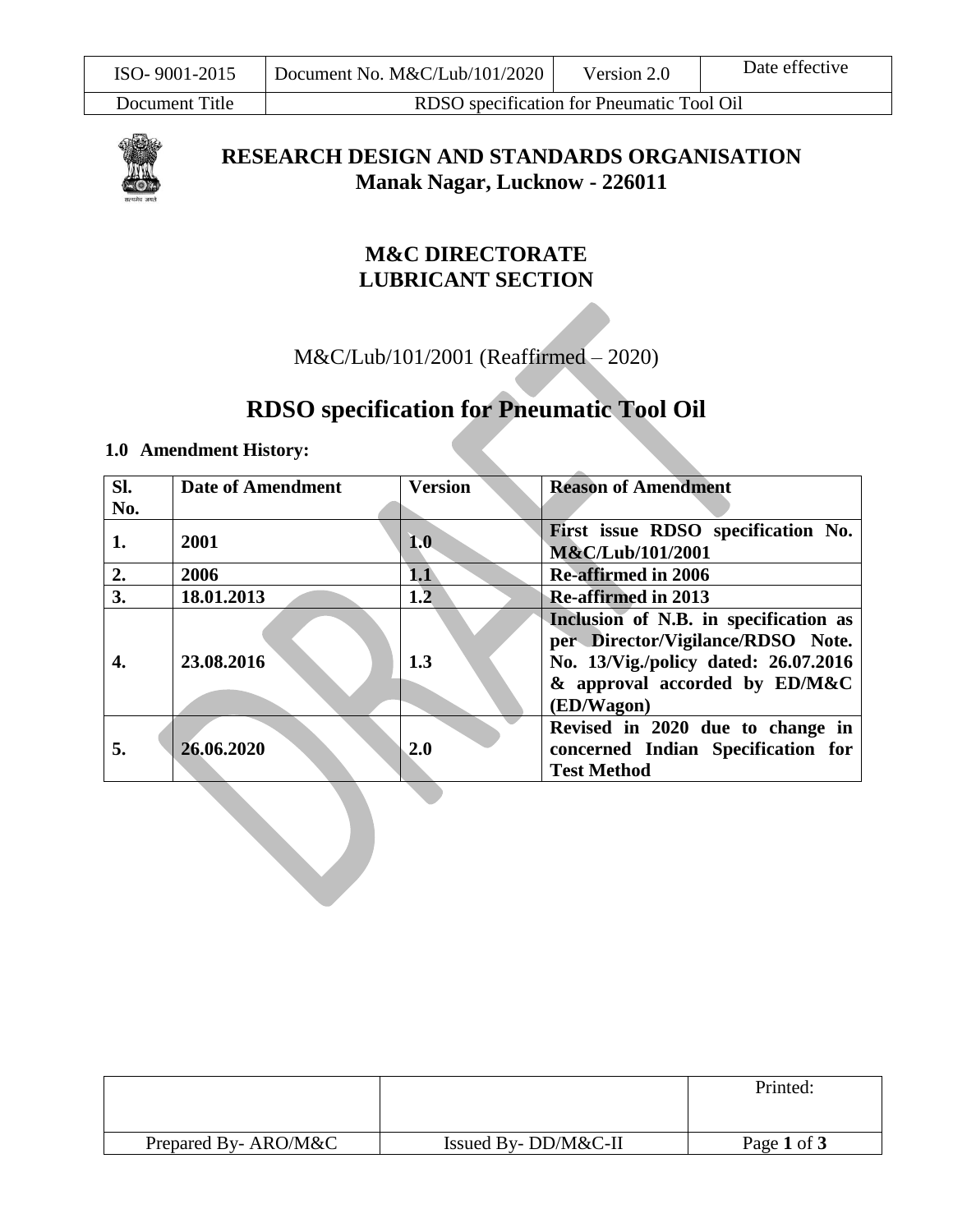| ISO-9001-2015  | Document No. $M\&C/Lub/101/2020$          | Version 2.0 | Date effective |
|----------------|-------------------------------------------|-------------|----------------|
| Document Title | RDSO specification for Pneumatic Tool Oil |             |                |

## **RDSO SPECIFICATION NO. M&C/Lub/101/2020 FOR PNEUMATIC TOOL OILS**

### **1. SCOPE:**

This specification prescribes the requirements and methods of tests for Pneumatic tool oils for the use of Pneumatic equipments such as rock-drill, jack hammers, chippers, wagon drills and also used in small plant pneumatic tools like grinders, filing tools, drills, tappers, impact wrenches etc.

### **2. REQUIREMENTS :**

### **2.1 COMPOSITION:**

The material shall be of such a composition as to satisfy the requirements of the standard. The material shall be made from refined mineral oils and shall be bright, clear and free from water, dirt and other suspended impurities. It should have anti-wear tackiness and extreme pressure properties and form a tenacious oil film by mixing with condensed moisture. It should also have excellent load carrying ability and rust preventive properties.

**2.2** The material shall also comply with the requirements given in Table-I.

| SI. | <b>Characteristics</b>                                                              | <b>Requirements</b> |                  |                       |
|-----|-------------------------------------------------------------------------------------|---------------------|------------------|-----------------------|
| No. |                                                                                     | <b>VG-100</b>       | <b>Gr.VG-220</b> | <b>Method of Test</b> |
| 1.  | Kinematic Viscosity at 40°C, cst                                                    | 90-110              | 198-242          | IS:1448 P:25          |
| 2.  | Flash Point Cleaveland<br>Open<br>Cup, $^{\circ}$ C, (min.)                         | 170                 | 200              | IS:1448 P:69          |
| 3.  | Pour Point <sup>o</sup> C (max.)                                                    | $-3$                | $-3$             | IS:1448 P:10 Sec:2    |
| 4.  | Ash % by mass (max.)                                                                | 0.01                | 0.01             | IS:1448 P:4           |
| 5.  | ASTM colour (max)                                                                   | 6.5                 | 8.0              | IS:1448 P:12          |
| 6.  | Total acidity, mg of KOH/g (max.)                                                   | 0.15                | 0.20             | IP:1                  |
| 7.  | <b>Inorganic Acidity</b>                                                            |                     |                  | IP:182                |
| 8.  | Saponification Value (max)                                                          |                     |                  | IS:1448 P:55 Sec:1    |
| 9.  | Copper strip corrosion at 100°C, __________Not worse than No.1-------<br>for 3 Hrs. |                     |                  | IS:1448 P:15          |
| 10. | Four Ball Weld Load, Kg, (min.)                                                     |                     |                  | IP:239                |

### **TABLE – I REQUIREMENTS FOR PNEUMATIC TOOL OILS**

|                     |                          | Printed:    |
|---------------------|--------------------------|-------------|
| Prepared By-ARO/M&C | Issued By- $DD/M\&C$ -II | Page 2 of 3 |